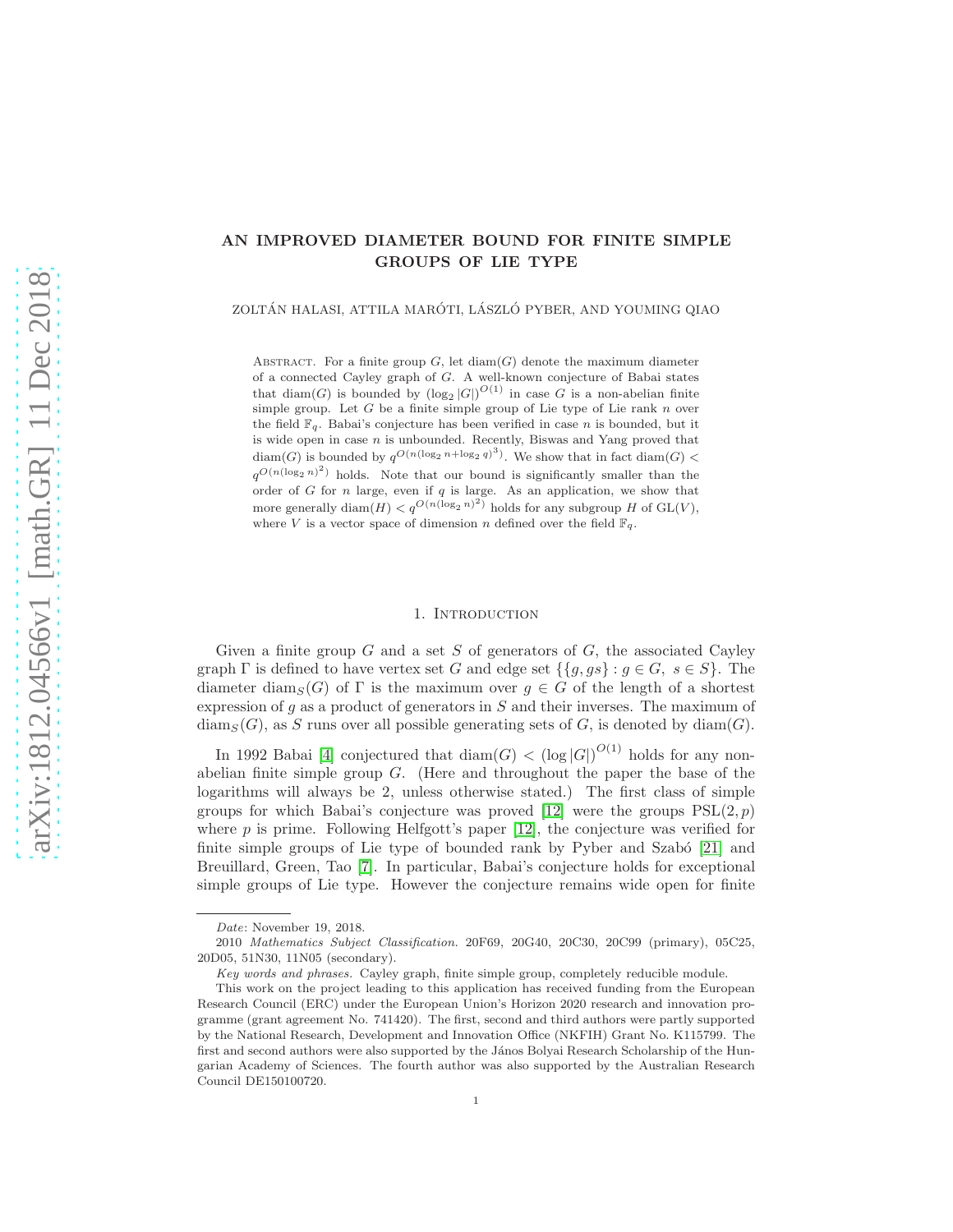simple groups of Lie type of large rank, that is, for simple classical groups of large rank.

Babai's conjecture is open even in the case of alternating groups. Babai and Seress [\[3\]](#page-12-3) proved that  $\text{diam}(A_n) < \exp(\sqrt{n \ln n}(1 + o(1)))$  and in [\[4\]](#page-12-0) they showed that the same bound holds for arbitrary permutation groups of degree  $n$ .

The strongest bound to date is  $\text{diam}(A_n) < \exp(O(\log n)^4 \log \log n)$   $(n > 2)$ , due to Helfgott and Seress [\[14\]](#page-12-4). The same estimate is shown to hold in [\[14\]](#page-12-4) for arbitrary transitive groups of degree  $n$ . The inductive proof of Helfgott and Seress relies heavily on the fact that their result extends to transitive groups. For a greatly simplified argument see [\[13\]](#page-12-5).

In connection with Babai's conjecture, we remark that Breuillard and Tointon [\[8\]](#page-12-6) showed, without the use of the classification theorem of finite simple groups, that for any  $\epsilon > 0$  there is a constant  $C_{\epsilon}$  depending only on  $\epsilon$  such that every non-abelian finite simple group  $G$  with a symmetric generating set  $S$  satisfies

$$
\text{diam}_S(G) \le \max\left\{ \left( \frac{|G|}{|S|} \right)^{\epsilon}, C_{\epsilon} \right\}.
$$

Breuillard remarks in his ICM survey [\[6\]](#page-12-7), that it would be interesting to get nontrivial bounds for all finite simple groups of Lie type also when the rank grows and see if one can improve the above "crude bound".

Let G be a finite simple group of Lie type of Lie rank n defined over  $\mathbb{F}_q$ . Biswas and Yang [\[5\]](#page-12-8) proved that  $\text{diam}(G) < q^{\mathcal{O}(n(\log n + \log q)^3)}$ . The first result of the present paper provides an improvement of this bound showing that the exponent need not depend on q.

<span id="page-1-0"></span>**Theorem 1.1.** If G is a finite simple group of Lie type of Lie rank n defined over the field of size q, then  $\text{diam}(G) < q^{O(n(\log n)^2)}$ .

Let  $\Gamma$  be a finitely generated group and S a finite set of generators of  $\Gamma$ . For a positive integer n, let  $\gamma_S(n)$  denote the number of elements in Γ which may be expressed as a product of n elements of  $S \cup S^{-1} \cup \{1\}$ . The celebrated theorem of Gromov [\[11\]](#page-12-9) asserts that  $\Gamma$  is virtually nilpotent if and only if the function  $\gamma_S$  is bounded from above by a polynomial in  $n$ . Recently Shalom and Tao [\[23\]](#page-13-1) obtained a strengthening of this theorem, namely that if  $\gamma_S(n) \leq n^{c(\log \log n)^c}$  for some  $n > 1/c$ with  $c > 0$  a sufficiently small absolute constant, then  $\Gamma$  is virtually nilpotent.

The Gap Conjecture asserts that if a finitely generated group Γ has growth type strictly less than  $e^{\sqrt{n}}$  then it is virtually nilpotent (see [\[10\]](#page-12-10) for a precise formulation of the conjecture). As the famous Grigorchuk groups show this would be best possible even within the class of residually finite p-groups.

The above conjecture was shown to hold for residually nilpotent groups [\[10\]](#page-12-10), [\[17\]](#page-13-2). For  $\Gamma$  a residually solvable group the Gap Conjecture, with  $\sqrt{n}$  replaced by  $n^{1/7}$ , has been proved by Wilson [\[26\]](#page-13-3) (see also [\[24\]](#page-13-4) and the slides [\[25\]](#page-13-5) of his talk at the 2010 Ischia Group Theory Conference). One of the main ingredients of the proof was to establish upper bounds for  $\text{diam}(G)$  in case G is a solvable subgroup of  $GL(V)$  acting completely reducibly on the finite vector space V. Wilson shows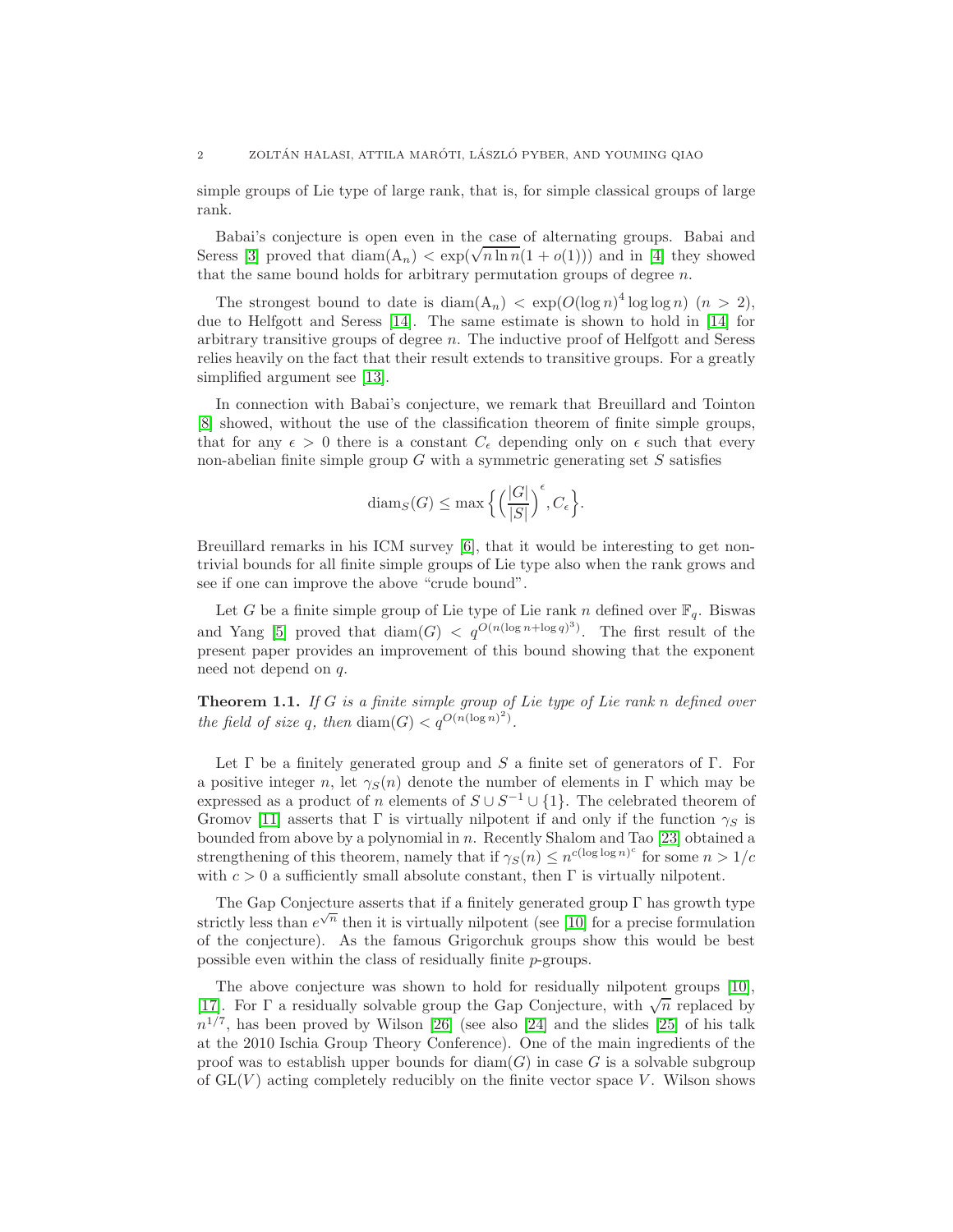that in general diam(G)  $\leq O(1)|V|$ . He also points out that this bound is sharp since G may be taken to be a Singer cycle in  $GL(V)$ .

Motivated by the above results we consider the diameters of arbitrary linear groups over finite vector spaces.

<span id="page-2-0"></span>**Theorem 1.2.** Let G be a subgroup of  $GL(V)$  where V is a vector space of dimension n defined over the field of size q and characteristic p. Let  $h = \max_S \{ \text{diam}(S) \}$ where S runs over the (non-abelian) classical composition factors of G defined over fields of characteristic p, if such exist, otherwise put  $h = 1$ . Then

$$
diam(G) < |V|^{O(1)}h^2 < q^{O(n(\log n)^2)}.
$$

Note that Theorem [1.2](#page-2-0) may be viewed as an extension of Theorem [1.1.](#page-1-0) Actually, both results also extend to directed Cayley graphs by a result of Babai [\[1\]](#page-12-11).

Theorem [1.2](#page-2-0) is deduced from a structure theorem for a finite group acting completely reducibly on a vector space (see Theorem [3.3\)](#page-9-0).

For  $G = GL(V)$  we must have  $\text{diam}(G) \ge \text{diam}_S(G) \ge (q-1)/2$  where S is a generating set of  $G$  where all but one element in  $S$  has determinant 1. This shows that the diameter of absolutely irreducible (almost simple) subgroups of  $GL(n, q)$ may be much larger than the bound predicted by Babai's conjecture for  $PSL(n, q)$ .

Kornhauser, Miller and Spirakis [\[16\]](#page-13-6) asked in 1984 whether or not the diameter of transitive groups is always polynomially bounded in terms of the degree. A positive answer (which is supported by the results in [\[14\]](#page-12-4)) would show that the best possible bound for  $S_n$  and for its transitive subgroups is the same. (As the example of Singer cycles in  $SL(V)$  shows, the analogue of this is unlikely to be true for  $SL(V)$  where V is a finite vector space.) Since the minimal degree of a permutation representation of a simple group of Lie type of rank n over the field  $\mathbb{F}_q$  is roughly  $q^n$ , our Theorem [1.1](#page-1-0) also supports a positive answer to the above question.

## 2. Proof of Theorem [1.1](#page-1-0)

<span id="page-2-1"></span>2.1. A new degree reduction lemma. In this section we prove Theorem [1.1.](#page-1-0) To achieve this, we prove a new degree reduction lemma for matrices over finite fields (Lemma [2.1\)](#page-3-0). This is a linear algebraic analogue of the degree reduction lemma for permutations by Babai and Seress [\[2,](#page-12-12) Lemma 3]. It improves the corresponding one by Biswas and Yang [\[5,](#page-12-8) Lemma 4.4 (ii)]. Theorem [1.1](#page-1-0) then follows by combining Lemma [2.1](#page-3-0) with the rest of the Biswas-Yang machinery.

We first state our degree reduction lemma, and indicate how Theorem [1.1](#page-1-0) follows from this together with [\[5\]](#page-12-8). We then prove this lemma in Section [2.3.](#page-5-0)

Let us set up some notation. Fix a finite field  $\mathbb{F}_q$  of characteristic p. Let  $\overline{\mathbb{F}_q}$  be the algebraic closure of  $\mathbb{F}_q$ . We use I to denote identity matrices. Let  $M(n,q)$  denote the linear space of  $n \times n$  matrices over  $\mathbb{F}_q$ , and  $GL(n, q)$  the group of  $n \times n$  invertible matrices over  $\mathbb{F}_q$ . For  $A \in M(n,q)$ , we use charpoly $(A, x)$  and minpoly $(A, x)$ to denote the characteristic polynomial and the minimal polynomial of A in the variable x, respectively. The *degree* of  $A \in M(n,q)$ , denoted as  $deg(A)$ , is defined to be the rank of  $A - I$ .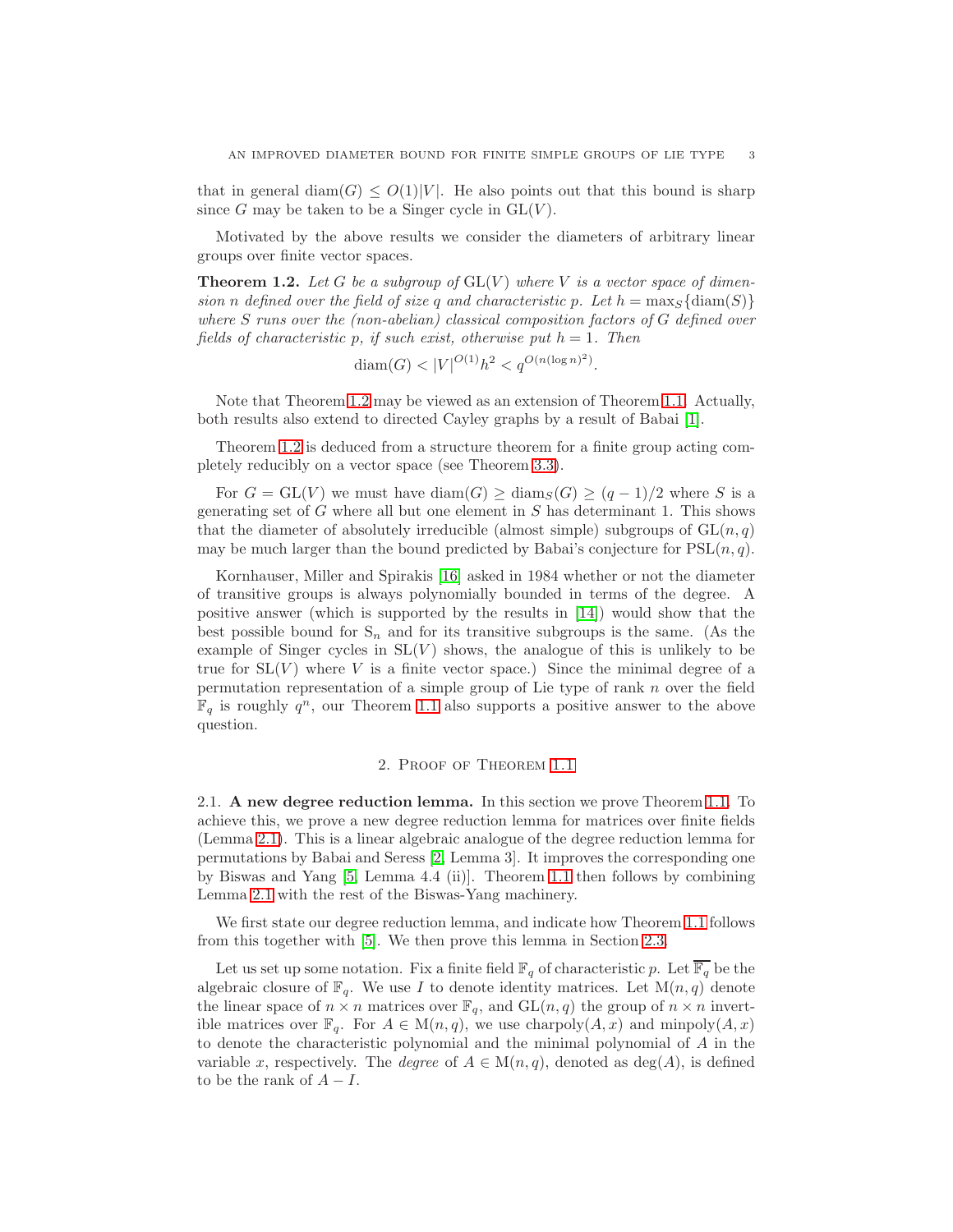We now state the degree reduction lemma, whose proof is postponed to Section [2.3.](#page-5-0)

<span id="page-3-0"></span>**Lemma 2.1.** Suppose we are given  $A \in GL(n,q)$ , such that charpoly $(A, x)$  has irreducible factors  $f_1, \ldots, f_r$  of degrees  $p_1, \ldots, p_r$  respectively, where the  $p_i$  are primes larger than 2 for which the inequality  $\prod_{i \in [r]} p_i > n^4$  holds. Then there exists  $m \in \mathbb{N}$ , such that  $A^m$  is a non-identity matrix of degree at most  $\deg(A)/4$ . Furthermore, if each  $f_i$  has a root of order  $q^{p_i} - 1$  over  $\overline{\mathbb{F}_q}$ , then there exists  $m' \in \mathbb{N}$ , such that  $A^{mm'}$  has the additional property that 1 is its only eigenvalue lying in  $\mathbb{F}_q$ .

Note that an irreducible polynomial  $f_i$  of degree  $p_i$  over  $\mathbb{F}_q$  has a root of order  $q^{pi} - 1$  over  $\overline{\mathbb{F}_q}$  if and only if  $f_i$  is the minimal polynomial of some Singer cycle element in  $GL(p_i, q)$ . Such polynomials  $f_i$  exist for every  $p_i$  and  $q$ .

Compare Lemma [2.1](#page-3-0) with [\[5,](#page-12-8) Lemma 4.4 (ii)]. The key difference is that Biswas and Yang required the primes to be coprime with  $p(q-1)$ , while we do not have such a restriction. This leads to the desired improvement, because of the following easy number-theoretic bounds, as already used in [\[2,](#page-12-12) Sec. 3].

By a classical result of Erdős [\[9\]](#page-12-13), there exist constants  $c_1$  and  $c_2$  larger than 1 such that for every number  $x \geq 1$  we have

$$
c_1^x < \prod_{\substack{x < p' \le 2x \\ p' \text{ prime}}} p' < c_2^x.
$$

For  $y \ge 2$  let  $f(y)$  be the product of all primes no greater than y. For  $y \ge 4$  we have  $c_1^{y/2} \cdot f(y/2) \le f(y) \le c_2^{y/2} \cdot f(y/2)$ , and by induction this gives  $c_1^y < f(y) < c_2^y$ . Let  $\bar{p}$  be a prime. From  $f(\bar{p}) < c_2^{\bar{p}}$  we get

$$
\sum_{\substack{p' \leq \bar{p} \\ p' \text{ prime}}} p' = \sum_{\substack{p' \leq \bar{p} \\ p' \text{ prime}}} \left(\frac{p'}{\log p'} \cdot \log p'\right) < \frac{2\bar{p}}{\log \bar{p}} \cdot \left(\sum_{\substack{p' \leq \bar{p} \\ p' \text{ prime}}} \log p'\right) < \frac{2\bar{p}^2 \log c_2}{\log \bar{p}}.
$$

For our purposes we may take  $\bar{p}$  to be the smallest prime such that  $c_1^{\bar{p}} \geq n^4$ . This assures that the product of all primes no greater than  $\bar{p}$  is larger than  $n^4$  and also that the sum of all primes no greater than  $\bar{p}$  is bounded by

$$
\frac{2\bar{p}^2\log c_2}{\log \bar{p}} < c_3 \frac{\left(\log n\right)^2}{\log \log n}
$$

for some constant  $c_3$  and all  $n \geq 3$ . To see the latter claim note that  $\bar{p} = O(\log n)$ by the Bertrand-Chebyshev theorem.

Compare the above estimates with [\[5,](#page-12-8) Lemma 4.4 (i)]. There, because of the coprime with  $p(q-1)$  condition, the sum over the orders of q in  $\mathbb{Z}/p_i\mathbb{Z}$  can only be bounded from above by  $O((\log n + \log q)^3)$ , provided that the least common multiple of these orders is larger than  $n^4$ .

2.2. The Biswas-Yang machinery. A proof of Theorem [1.1](#page-1-0) follows by plugging in Lemma [2.1](#page-3-0) to the rest of the Biswas-Yang machinery [\[5\]](#page-12-8). We briefly outline the procedure.

In order to prove Theorem [1.1,](#page-1-0) it is sufficient to assume that  $G$  is a finite simple classical group (of unbounded dimension  $n$ ), by the fact that Babai's conjecture is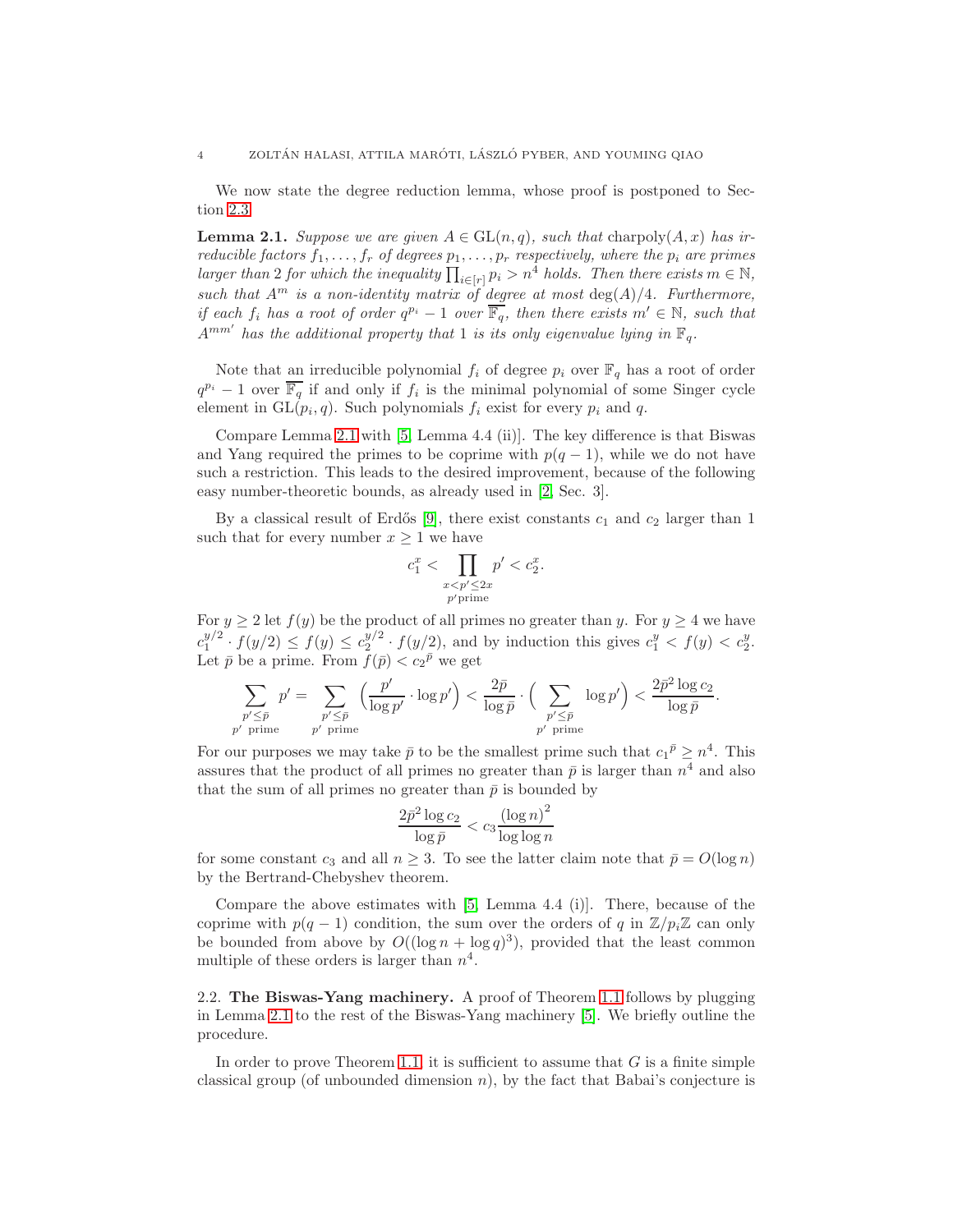known to hold in the bounded rank case (see [\[21\]](#page-13-0) and [\[7\]](#page-12-2)). Moreover, it is sufficient to establish the estimate  $\text{diam}_S(G) < q^{O(n(\log n)^2)}$  for every generating set S of G for every group G isomorphic to  $SL(n, q)$ ,  $Sp(n, q)$ ,  $SU(n, q)$ , or  $\Omega(n, q)$ , with n sufficiently large.

Let V be a vector space of dimension n over the field  $\mathbb{F}_q$ . If G is different from  $SL(V)$ , we view V as a non-degenerate formed space with a non-degenerate alternating bilinear form in the symplectic case, with a non-degenerate Hermitian form in the unitary case, or with a non-degenerate quadratic form in the orthogonal case.

Let  $t$  be a positive integer. Following [\[5,](#page-12-8) Definition 2.1], we say that a subset H of  $GL(V)$  is a t-transversal set if, given any embedding X of a subspace W of dimension  $t$  into  $V$ , there is a linear transformation in  $H$  whose restriction to  $W$ is  $X$ . If  $V$  is equipped with a non-degenerate form, we say, following [\[5,](#page-12-8) Definition 6.4], that a subset  $H$  of  $G$  is a *singularly t-transversal set* if, for any isometric embedding X of a totally singular subspace  $W$  of dimension t into  $V$ , there is an element of  $H$  whose restriction to  $W$  is  $X$ . Given any symmetric generating set S for G, the set  $S^{(t)} = \bigcup_{i=1}^{q^{nt}} S^i$  is t-transversal if  $G = SL(V)$  and  $t < n$  (see [\[5,](#page-12-8) Corollary 2.4)) and is singularly t-transversal if  $G \neq SL(V)$  and  $t \leq (n-2)/5$  (see [\[5,](#page-12-8) Corollary 6.8]).

The proof of Theorem [1.1](#page-1-0) consists of two steps. The first step is Proposition [2.2,](#page-4-0) which is [\[5,](#page-12-8) Proposition 5.5] and [5, Proposition 7.7] with different bounds.

<span id="page-4-0"></span>**Proposition 2.2.** There are universal positive constants  $c_4$  and  $c_5$  such that for any symmetric generating set S in G where G is any of the groups  $SL(n, q)$ ,  $Sp(n, q)$ ,  $\text{SU}(n,q)$ ,  $\Omega(n,q)$ , with  $n > 2$ , there is a non-scalar matrix A in G such that  $deg(A) < c_4((\log n)^2/\log \log n)$  and A may be expressed as the product of less than  $q^{c_5\cdot n\cdot((\log n)^2/\log\log n)}$  elements from S.

Proof. We apply Lemma [2.1](#page-3-0) to the argument of Biswas and Yang [\[5\]](#page-12-8).

Let  $G = SL(V) = SL(n, q)$ . We may assume that n is sufficiently large. Put  $c_4 = 2c_3$  and assume that d, defined to be the integer part of  $c_3((\log n)^2/\log \log n)$ , is less than *n*. Since  $S^{(d)}$  is a *d*-transversal set for  $1 \le d < n$ , there is  $A_0 \in S^{(d)}$  that maps some d-dimensional subspace W to itself, and the restriction of  $A_0$  to W is a diagonal block matrix  $C$ , where the blocks are companion matrices of irreducible polynomials  $f_i$  of degrees  $p_i$ , and possibly an identity matrix of an appropriate size, such that the  $p_i$  range over all primes from 3 to  $\bar{p}$  as in Section [2.1](#page-2-1) and each  $f_i$  has a root of order  $q^{p_i} - 1$  over  $\overline{\mathbb{F}_q}$ . Then  $A_0$  satisfies the condition of Lemma [2.1,](#page-3-0) and the length of  $A_0$  is bounded by  $q^{nd}$ . By Lemma [2.1,](#page-3-0) raise  $A_0$  to an appropriate power to obtain a non-identity matrix  $A_1$  of degree at most  $\deg(A_0)/4$  with eigenvalues being either 1 or outside  $\mathbb{F}_q$ . The length of  $A_1$  is bounded by  $q^{nd+n}$  since the order of  $A_0$  is bounded by  $q^n$ . If deg( $A_1$ ) < 2d, then we are done. Otherwise, we enter the inductive step. The key in the inductive step is to locate a subspace  $W_1$  of dimension d such that  $A_1W_1 \cap W_1 = 0$ , whose existence is guaranteed by [\[5,](#page-12-8) Lemma 5.3]. Then use the 2d-transversal set  $S^{(2d)}$  to obtain a matrix  $M_1$  of length at most  $q^{2nd}$  that fixes  $A_1W_1$  pointwise,  $W_1$  setwise, and when restricting to  $W_1$ , realises the diagonal block C as before. The commutator  $A'_1 = M_1 A_1^{-1} M_1^{-1} A_1$ then realises C when restricting on  $W_1$ , so it satisfies the condition of Lemma [2.1.](#page-3-0)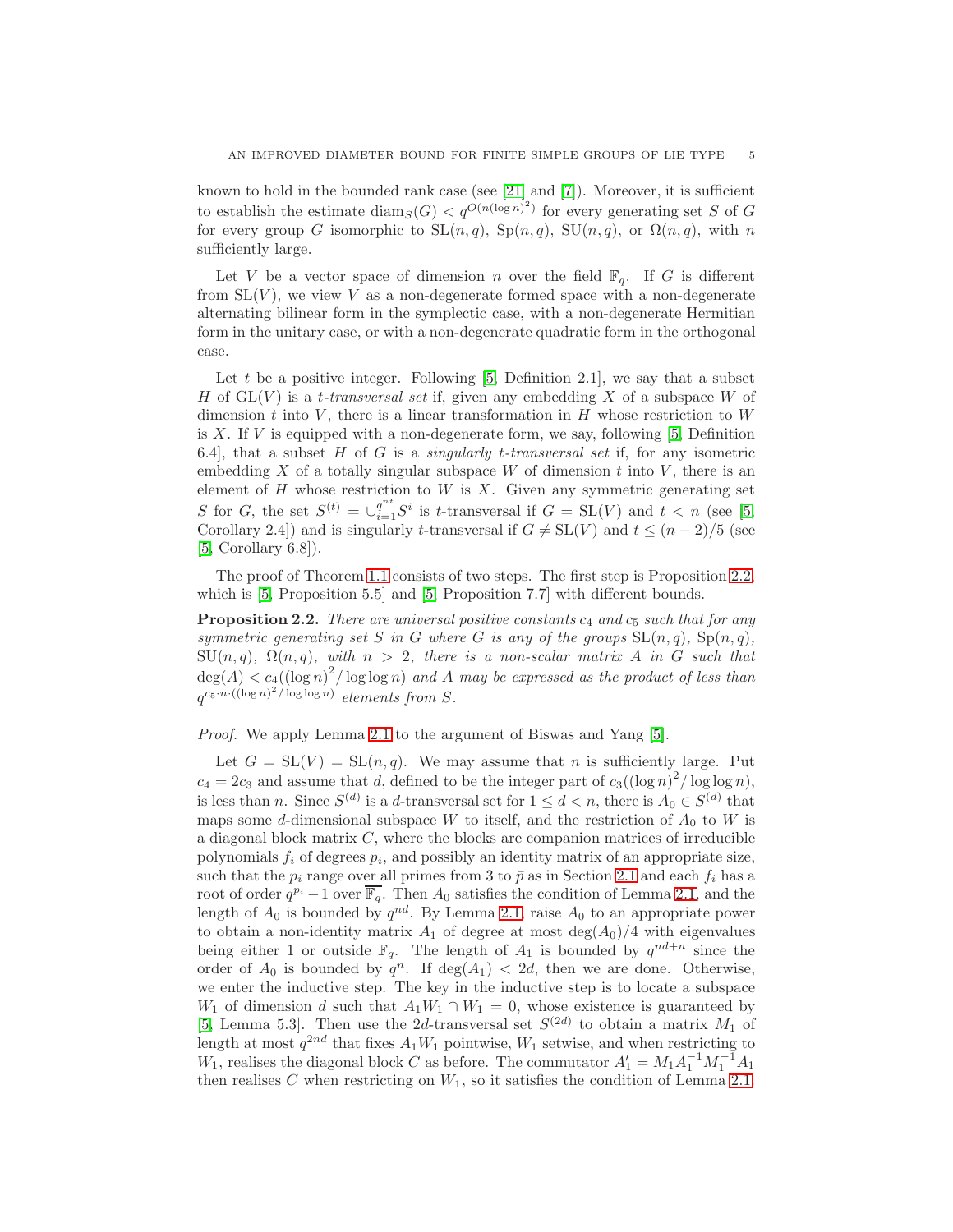Furthermore,  $deg(A'_1) \leq 2 deg(A_1)$  by [\[5,](#page-12-8) Proposition 5.2]. By Lemma [2.1,](#page-3-0) raise  $A'_1$ to an appropriate power to get a non-identity matrix  $A_2$  such that

$$
\deg(A_2) \le \deg(A'_1)/4 \le 2\deg(A_1)/4 = \deg(A_1)/2.
$$

It can be checked that the length of  $A_2$  is bounded by

$$
2(q^{2nd} + q^{nd+n})q^n \le q^{2nd + 2(n+2)}
$$

.

Suppose we have obtained a non-scalar matrix  $A_j$  with eigenvalues either 1 or outside  $\mathbb{F}_q$  with  $\deg(A_j) \leq n/2^{j+1}$  and length at most  $q^{2nd+j(n+2)}$ . If  $\deg(A_j)$  is not small enough, then we construct a matrix  $A_{i+1}$  of length at most

$$
2(q^{2nd} + q^{2nd+j(n+2)})q^n \le q^{2nd+(j+1)(n+2)}.
$$

Repeat this by at most  $\log n$  times to reach the desired matrix A.

For  $G \neq SL(V)$  the argument is very similar as for  $SL(V)$  above. Here Witt's decomposition theorem (see [\[5,](#page-12-8) Theorem 6.2]) and Witt's extension lemma (see [\[5,](#page-12-8) Lemma 6.5) are used. The latter is that G is a singularly t-transversal set for any t. Moreover, we mention [\[5,](#page-12-8) Lemma 7.6]. If A is a matrix in G of degree d such that the eigenvalues of A are either 1 or outside  $\mathbb{F}_q$ , then there is a totally singular subspace W of V such that  $W \cap AW = \{0\}$ ,  $W \perp AW$ , and dim  $W \ge (d/32) - (7/4)$ .  $\Box$ 

Given a non-scalar matrix A of degree d and length  $\ell$ , the second step is to show that the diameter of G with respect to S is bounded by  $O((q^{2nd} + \ell) \cdot \frac{n}{d})$  (cf. [\[5,](#page-12-8) Proposition 8.3]). This is due to the following. Firstly, any conjugate of A can be obtained by conjugating by a matrix of length less than  $q^{2nd}$ , as the number of conjugates of A is bounded by such (see [\[5,](#page-12-8) Lemma 8.1]). Secondly, by Liebeck and Shalev [\[18\]](#page-13-7), every element in G is a product of at most  $O(n/d)$  conjugates of A.

We may take d to be less than  $c_4((\log n)^2/\log \log n)$  and  $\ell$  to be less than  $q^{c_5 \cdot n \cdot ((\log n)^2/\log \log n)}$  by Proposition [2.2.](#page-4-0) Then

$$
\text{diam}_S(G) \le O((q^{2nd} + \ell) \cdot \frac{n}{d}) \le q^{O(n(\log n)^2)}.
$$

This completes the proof of Theorem [1.1](#page-1-0) (modulo Lemma [2.1\)](#page-3-0).

We remind the reader that in the above procedure, the exponent with respect to the base q in the length bound of A is always bounded by  $O(nd)$ . It follows that the log q term does not appear in the exponent if  $d = O((\log n)^2)$ .

<span id="page-5-0"></span>2.3. Proof of Lemma [2.1.](#page-3-0) We first need the following preparations.

<span id="page-5-1"></span>**Fact 2.3.** Let  $f = f(x) \in \mathbb{F}_q[x]$  be an irreducible monic polynomial of degree d. Let  $C_f \in GL(d, q)$  be its companion matrix.

- (1) For any  $a \in \mathbb{N}$ ,  $C_f^{p^a}$  $\frac{p}{f}$  is similar to the companion matrix of an irreducible polynomial in  $\mathbb{F}_q[x]$  of degree d.
- (2) For  $m \in \mathbb{N}$ ,  $C_f^{q^{m}-1} = I$  if and only if  $d \mid m$ .

*Proof.* (1) First observe that  $f^{p^a}(x) = \tilde{f}(x^{p^a})$  where  $\tilde{f}$  is the polynomial obtained by raising every coefficient of  $f$  to the  $p^a$ th power. Then we can verify that charpoly $\check{C}_f^{p^a}$  $f_f^{(p^a},x) = \tilde{f}(x).$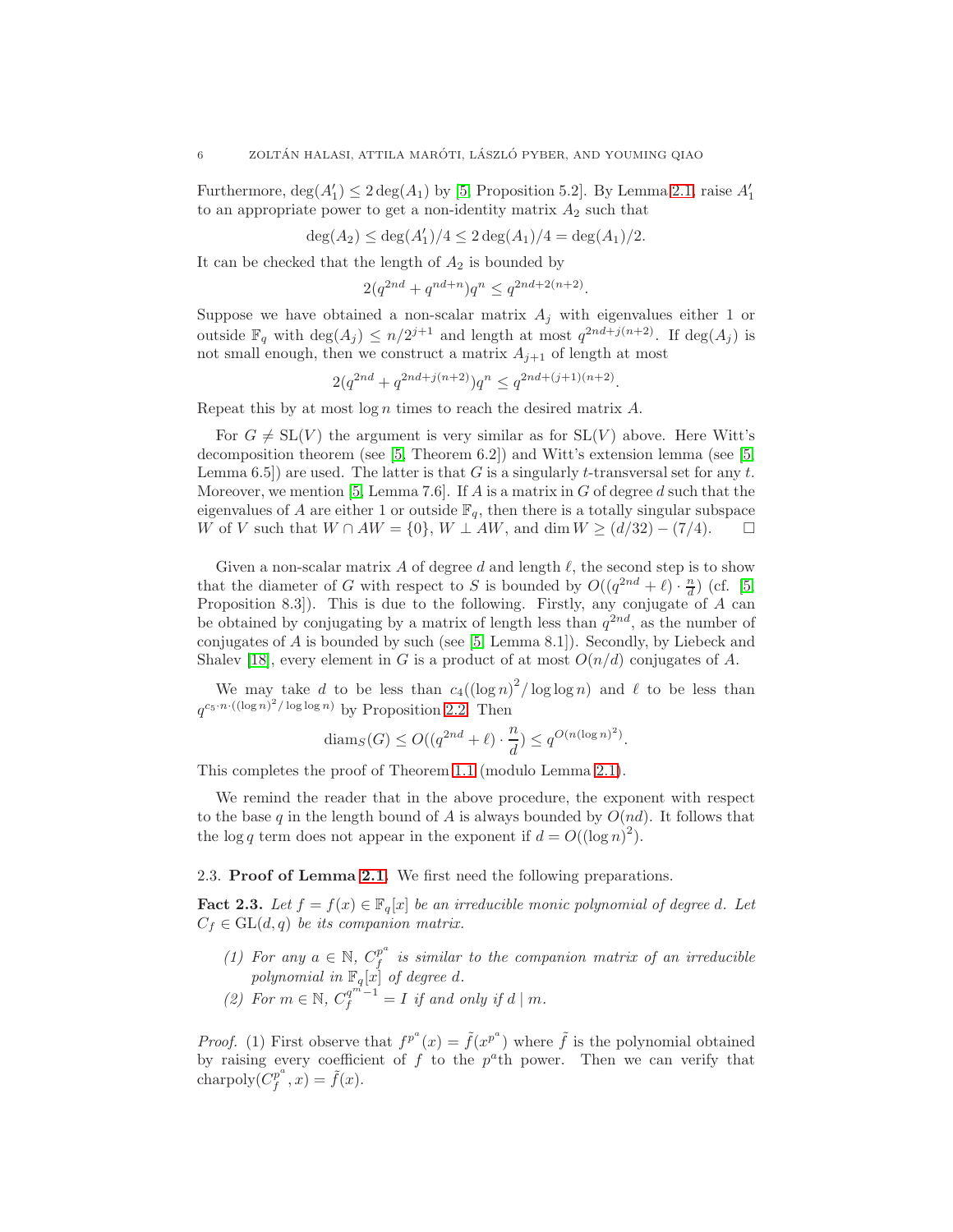(2) Recall that  $\text{minpoly}(C_f, x) = \text{charpoly}(C_f, x) = f(x)$ , and  $f(x) | x^{q^m} - x$  if and only if  $d \mid m$ . The claim then follows.

<span id="page-6-0"></span>**Theorem 2.4** ([\[20\]](#page-13-8), generalized Jordan normal form). Let  $\mathbb{F}$  be a perfect field, and  $A \in M(n, \mathbb{F})$ . Suppose charpoly $(A, x)$  decomposes into a product of irreducible monic polynomials as  $f_1^{e_1} \ldots f_k^{e_k}$ , where  $f_i \in \mathbb{F}[x]$  is of degree  $d_i$ . Then A is similar to a block diagonal matrix  $Diag(J_1, \ldots, J_\ell)$ , where each  $J_i$ , called a (generalized) Jordan block, is of the form

<span id="page-6-1"></span>(1) 
$$
\begin{bmatrix} C_{f_{b_i}} & I & 0 & \dots & 0 & 0 \\ 0 & C_{f_{b_i}} & I & \dots & 0 & 0 \\ \vdots & \vdots & \vdots & \ddots & \vdots & \vdots \\ 0 & 0 & 0 & \dots & I & 0 \\ 0 & 0 & 0 & \dots & C_{f_{b_i}} & I \\ 0 & 0 & 0 & \dots & 0 & C_{f_{b_i}} \end{bmatrix},
$$

where  $b_i \in [k]$ , I is the identity matrix of size  $d_{b_i}$ , and 0 is the all-zero matrix of size  $d_{b_i} \times d_{b_i}$ .

We are ready to prove Lemma [2.1.](#page-3-0)

*Proof of Lemma [2.1.](#page-3-0)* Suppose charpoly $(A, x)$  decomposes into a product of irreducible monic polynomials as

$$
f_1^{e_1} \cdot \ldots \cdot f_k^{e_k} \cdot (x-1)^t,
$$

where  $t \in \mathbb{N}$ ,  $f_i \in \mathbb{F}[x]$  is irreducible, monic, and of degree  $d_i$ , and  $f_i \neq x - 1$  for  $i \in [k]$ . Let  $f_0 = x - 1$ , and  $s = n - t$ . Clearly,  $deg(A) \geq s$ . By our assumption, we can assume that  $k \geq r$  and  $\deg(f_i) = p_i$  for  $i \in [r]$ .

For our purpose, we can replace A with any of its conjugates. Therefore by Theorem [2.4,](#page-6-0) we assume  $A = \text{Diag}(J_1, \ldots, J_\ell)$  where each  $J_i$  is a Jordan block of the form [\(1\)](#page-6-1).

We first raise  $A$  to the  $p^a$ th power, where  $a$  is an integer larger than  $\log n$ . Then for any  $i \in [\ell], J_i^{p^a}$  $e^{p^a} \cong \text{Diag}(C_{\tilde{f}_{b_i}}, \ldots, C_{\tilde{f}_{b_i}})$  for some  $b_i \in \{0, 1, \ldots, k\}$ , where  $\tilde{f}_{b_i}$  is an irreducible polynomial of degree  $d_{b_i}$  by Fact [2.3](#page-5-1) (1). Let  $\tilde{A} = A^{p^a}$ . By arranging the diagonal blocks via conjugation transformations, we can assume that

$$
\tilde{A} = \text{Diag}(C_{\tilde{f}_1}, \dots, C_{\tilde{f}_1}, \dots, C_{\tilde{f}_k}, \dots, C_{\tilde{f}_k}, 1, \dots, 1),
$$

where the number of  $C_{\tilde{f}_i}$  is  $e_i$ , and the number of 1 is t. In particular,  $deg(\tilde{A}) =$  $s \leq deg(A).$ 

For  $j \in [s]$ , let  $c_j \in [k]$  be such that the j<sup>th</sup> diagonal entry (not blocks) of A is in the diagonal block  $C_{\tilde{f}_{c_j}}$ . We then build a zero-one matrix D of size  $r \times s$  as follows. For  $i \in [r]$  and  $j \in [s]$ ,  $D(i, j) = 1$  if  $p_i | d_{c_j}$ , and 0 otherwise. We then deduce the following.

(a) For any  $j \in [s], \prod_{i \in [r]} p_i^{D(i,j)} \le d_{c_j} \le s.$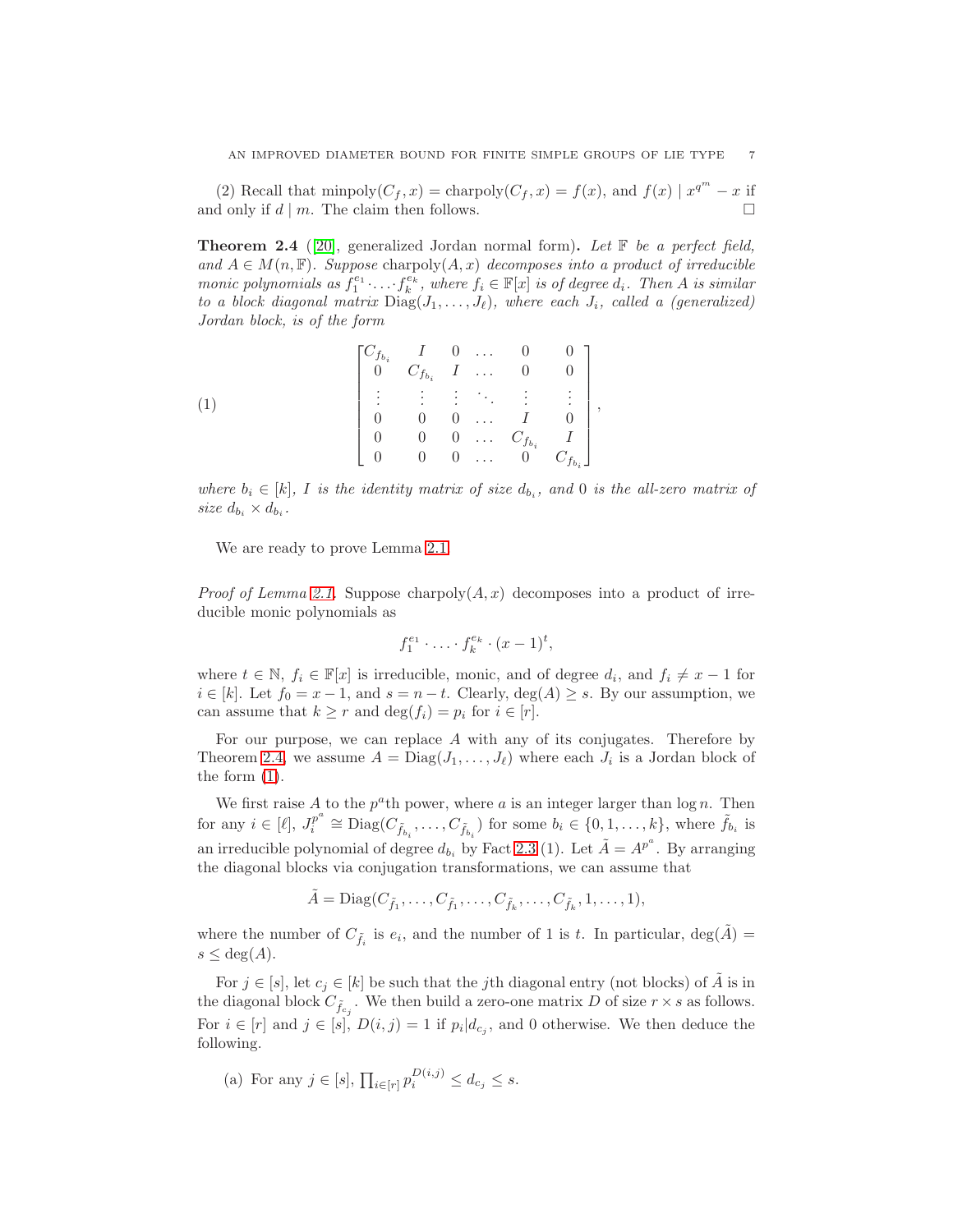(b) For  $i \in [r]$ , let  $n_i = \sum_{j \in [s]} D(i, j)$ . We claim that there exists  $i' \in [r]$ , such that  $n_{i'} \leq s/4$ . For this, consider the weighted average W of  $n_i$  with weights  $\log p_i$ . We have

$$
W = \frac{\sum_{i \in [r]} n_i \log p_i}{\sum_{i \in [r]} \log p_i} = \frac{\sum_{j \in [s]} \sum_{i \in [r]} D(i, j) \log p_i}{\sum_{i \in [r]} \log p_i}
$$
  

$$
\leq \frac{\sum_{j \in [s]} \sum_{i \in [r]} D(i, j) \log p_i}{4 \log n}
$$
  

$$
= \frac{\sum_{j \in [s]} \log(\prod_{i \in [r]} p_i^{D(i, j)})}{4 \log n}
$$
  

$$
\leq \frac{s \cdot \log s}{4 \log n} \leq \frac{s}{4}.
$$

In the above, the first  $\leq$  is due to the choice of the  $p_i$ , namely we have chosen those  $p_i$  to satisfy  $\prod_{i \in [r]} p_i > n^4$ . The second  $\leq$  is due to item (a) we just described. The existence of such  $i' \in [r]$  satisfying  $n_{i'} \leq s/4$  then follows.

Let  $i' \in [r]$  be an index satisfying (b) and let  $p' = p_{i'}$ . Let s' be the lowest common multiple of these  $deg(f_i)$  which are coprime to p'. Then  $\hat{A} = \tilde{A}^{q^{s'}-1}$ satisfies the following. Firstly,  $\hat{A}$  is not identity. This is because the existence of  $C_{\tilde{f}_{i'}}$  where  $\deg(\tilde{f}_{i'}) = p_{i'}$  and Fact [2.3](#page-5-1) (2). Secondly,  $\hat{A}$  is of degree at most  $s/4 \leq \deg(A)/4$ . This is because for any  $C_{\tilde{f}_i}$  with  $p_{i'} \nmid \deg(\tilde{f}_i)$ ,  $C_{\tilde{f}_i}^{q^{s'}-1}$  becomes identity by Fact [2.3](#page-5-1) (2), and from (b) we know the sum of the sizes of such blocks is at least  $(3s)/4$ . This shows the existence of  $m \in \mathbb{N}$  as required.

We now prove the statement of the furthermore part in Lemma [2.1.](#page-3-0) For this, it is sufficient to show that a  $(q-1)^k$ -power of  $\hat{A}$ , for some integer k, is not the identity matrix. Suppose otherwise. If the  $(q-1)^k$ -power of  $\hat{A}$  is the identity, then, in particular, the  $(q^{s'}-1)(q-1)^k$ -power of the companion matrix  $C_{\tilde{f}_i}$  is the identity. Since  $C_{\tilde{f}_i}$  has order  $q^{p'}-1$  by the assumption on the root orders of  $f_i$  (taking the  $p^a$ -power of A does not do harm), we must have  $q^{p'}-1 \mid (q^{s'}-1)(q-1)^k$ . Since the greatest common divisor of  $q^{p'}-1$  and  $q^{s'}-1$  is  $q-1$ , it follows that  $q^{p'}-1 \mid (q-1)^{k+1}$ . By applying Claim [2.5](#page-7-0) with p' in place of t and noting that  $p' > 2$ , we arrive to a contradiction.

<span id="page-7-0"></span>**Claim 2.5.** Let t be a prime and q an integer larger than 1. If  $q<sup>t</sup> - 1$  divides some power of  $q-1$ , then  $t=2$ .

*Proof.* Notice that the condition  $q<sup>t</sup> - 1$  divides some power of  $q - 1$  is equivalent to the condition that every prime divisor of  $q<sup>t</sup> - 1$  divides  $q - 1$ .

We claim that  $\frac{q^t-1}{q-1} = t^s$  for some integer  $s \geq 2$ . Let r be a prime divisor of  $(q<sup>t</sup> - 1)/(q - 1)$ . Then r divides  $q - 1$  by our condition and, since  $q<sup>t-1</sup> + \cdots + q + 1$ is congruent to t modulo  $q-1$ , the primes r and t must be equal. This proves that  $\frac{q^t-1}{q-1} = t^s$  for some integer  $s \ge 1$ . We also have  $s \ge 2$  by  $q > 1$ .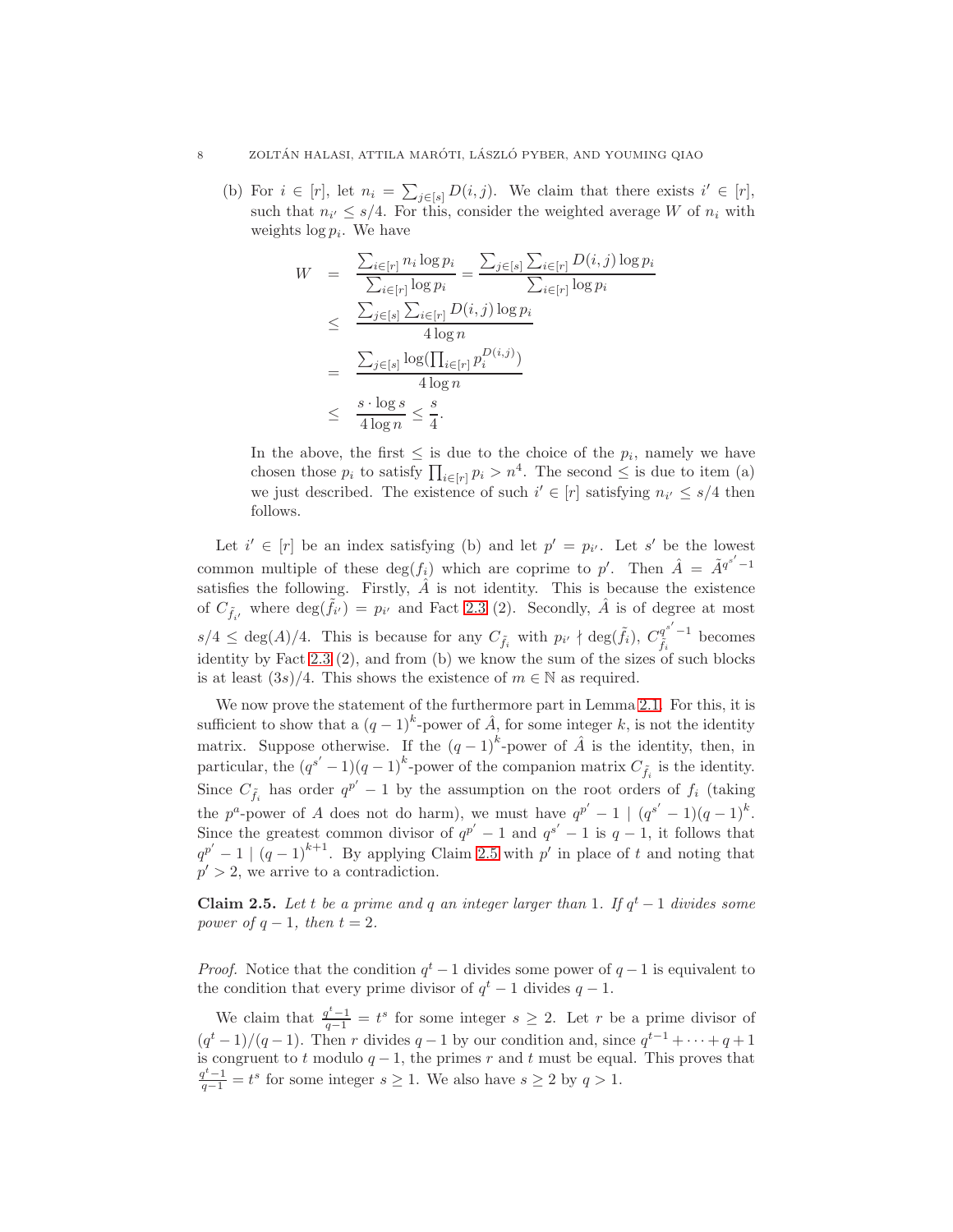On the other hand,

$$
\frac{q^{t}-1}{q-1} = \frac{((q-1)+1)^{t}-1}{q-1} = \sum_{k=1}^{t} {t \choose k} (q-1)^{k-1}
$$

is congruent to  $(q-1)^{t-1} + t$  modulo  $t^2$ , as the intermediate terms  $\binom{t}{k}(q-1)^{k-1}$ ,  $1 < k < t$ , are divisible by  $t^2$  if they do appear. Since  $t^2$  does not divide t, it cannot divide  $(q-1)^{t-1}$  either. This forces  $t = 2$  as t divides  $q-1$  by our condition.  $\Box$ 

This concludes the proof of Lemma [2.1.](#page-3-0)  $\Box$ 

## 3. A structure theorem for completely reducible groups

In this section we will prove Theorem [3.3](#page-9-0) which, in the next section, will be used to deduce Theorem [1.2](#page-2-0) (in case the group acts completely reducibly on its module).

Let us fix some notation. Let V be the vector space of dimension n over  $\mathbb{F}_q$ . Let  $G$  be a subgroup of  $GL(V)$  acting completely reducibly on  $V$ . The  $G$ -module  $V$  is the direct sum  $V_1 \oplus \cdots \oplus V_m$  of irreducible G-modules  $V_i$  with  $1 \leq i \leq m$ . It is natural to write each vector space  $V_i$  as a direct sum  $W_{i1} \oplus \cdots \oplus W_{ik_i}$  of isomorphic vector spaces  $W_{ij}$  with  $1 \leq j \leq k_i$  such that  $\{W_{i1}, \ldots, W_{ik_i}\}$  is preserved by the action of G and with  $k_i$  as large as possible. It follows that for each pair  $(i, j)$  the stabilizer of  $W_{ij}$  in G acts irreducibly and primitively (but not necessarily faithfully) on  $W_{ij}$ .

To simplify notation, write the vector space V as a direct sum  $W_1 \oplus \cdots \oplus W_k$  such that G preserves  $\Omega = \{W_1, \ldots, W_k\}$ , the stabilizer  $G_i$  of  $W_i$  in G acts irreducibly and primitively on  $W_i$  for each i with  $1 \leq i \leq k$  and  $k = \sum_{i=1}^m k_i$  in the above notation. For each i let the action of  $G_i$  on  $W_i$  be  $P_i$ . The group G is a subgroup of  $(P_1 \times \cdots \times P_k)$ :  $S_k$ . Let N denote the intersection of G with  $P_1 \times \cdots \times P_k$ , that is, the kernel of the action of G on  $\Omega$ . The factor group  $G/N$  may be viewed as a subgroup of  $S_k \leq S_n$ .

We continue with a slightly simplified version of [\[15,](#page-12-14) Proposition 5.7]. Here a quasisimple group is a finite perfect group H such that  $H/Z(H)$  is simple.

<span id="page-8-0"></span>**Theorem 3.1** (Jaikin-Zapirain, Pyber; 2011). Let Q be a subgroup of  $GL(W)$ with Q acting irreducibly and primitively on the finite vector space W defined over the prime field  $\mathbb{F}_p$ . For the generalized Fitting subgroup  $F^*(Q)$  of Q let F be the field  $Z(\text{End}_{F^*(Q)}(W))$ . There exists a universal constant  $c_6$  such that whenever  $|Q| > |W|^{c_6}$ , then

- (i) there is a tensor product decomposition  $U' \otimes_F U$  of W such that  $\dim(U) \ge$  $\dim(U')$ ;
- (ii) there is a quasisimple normal subgroup R in Q isomorphic to  $A_{\ell}$  or to a classical group  $Cl(d, K)$  for some  $K \leq F$ ;
- (iii) if  $R = A_{\ell}$ , then U is the natural  $A_{\ell}$ -module, while if  $R = Cl(d, K)$ , then U is  $F \otimes_K U''$  where  $U''$  is the natural  $Cl(d, K)$ -module;
- (iv)  $|Q/R| \leq |W|^5$ .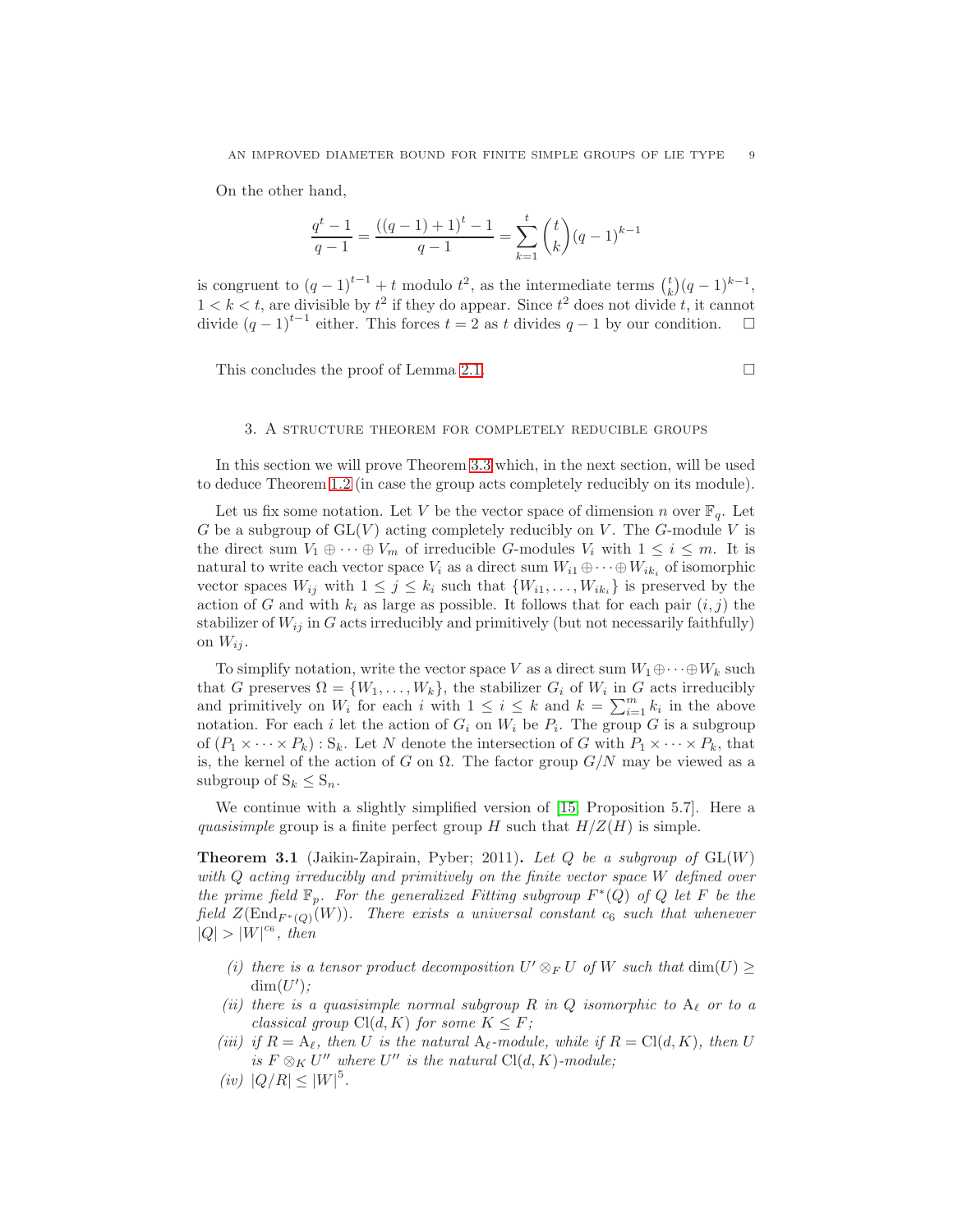Let P be a subgroup of  $GL(W)$  acting irreducibly and primitively on the finite vector space W defined over the field  $\mathbb{F}_q$  (possibly different from its prime field  $\mathbb{F}_p$ ). It centralizes a cyclic subgroup Z of  $\operatorname{GL}(W)$  isomorphic to  $\mathbb{F}_q^*$ . According to a claim of Liebeck and Shalev (see [\[19,](#page-13-9) p. 112])  $PZ$  acts irreducibly and primitively on W viewed over the field  $\mathbb{F}_p$ . For the sake of completeness, we present a proof for this fact. If U is a PZ-invariant subspace of W, then U must be an  $\mathbb{F}_q$ -space. Thus PZ acts irreducibly on W. Let  $W = W_1 + \cdots + W_t$  be an imprimitivity decomposition of the PZ-module W over  $\mathbb{F}_p$  where  $t > 1$ . Let  $Z_0$  be the stabilizer of  $W_1$  in Z. Clearly  $Z_0 < Z$  since otherwise the  $W_i$  are  $\mathbb{F}_q$ -spaces contradicting the fact that P acts primitively on W viewed over  $\mathbb{F}_q$ . Let z be an element of Z mapping  $W_1$  to  $W_2$  and let  $w_1$  be a non-zero vector in  $W_1$ . Consider the element  $1 + z$  inside  $\mathbb{F}_q$ . Since  $z \neq -1$ ,  $1 + z \in Z$  and  $w_1(1 + z) = w_1 + w_1z \in W_1 + W_2$ . Since  $w_1 \neq 0$ , the element  $w_1(1 + z)$  is neither in  $W_1$  nor in  $W_2$ . This is a contradiction.

As a Corollary to Theorem [3.1](#page-8-0) we obtain the surprising fact that primitive linear groups are not far from being simple groups.

<span id="page-9-1"></span>**Theorem 3.2.** If P is a subgroup of  $GL(W)$  with P acting irreducibly and primitively on the finite vector space W defined over the field  $\mathbb{F}_q$  with  $|P| > |W|^{c_6}$ , then there is a quasisimple normal subgroup R in P isomorphic to  $A_\ell$  such that  $\ell \leq \dim_{\mathbb{F}_q}(W)$  or to a classical group  $\text{Cl}(d,r)$  such that  $d \leq \dim_{\mathbb{F}_q}(W)$  with  $\mathbb{F}_r$  and  $\mathbb{F}_q$  of the same characteristic, and  $|P/R| \leq |W|^5$ . Moreover, if R is isomorphic to  $Cl(d,r)$ , then  $r^d \leq |W|$ .

Proof. By Theorem [3.1](#page-8-0) and the claim of Liebeck and Shalev (see the paragraph after Theorem [3.1\)](#page-8-0), there is a quasisimple normal subgroup R in  $PZ$  isomorphic to  $A_{\ell}$  such that  $\ell \leq \dim_{\mathbb{F}_q}(W)$  or to a classical group  $\text{Cl}(d, r)$  such that  $d \leq \dim_{\mathbb{F}_q}(W)$ (the bounds for  $\ell$  and  $d$  follow from the fact that the field  $F$  in Theorem [3.1](#page-8-0) contains  $\mathbb{F}_q$  and  $\mathbb{F}_r$  and  $\mathbb{F}_q$  have the same characteristic. In the latter case we have  $r^d \leq |W|$  by Theorem [3.1.](#page-8-0) It also follows that  $|PZ/R| \leq |W|^5$ . Since R is quasisimple,  $R = [R, R] \leq [PZ, PZ] \leq P$ . This completes the proof of the theorem. theorem.  $\square$ 

We are now in position to prove our structure theorem.

<span id="page-9-0"></span>**Theorem 3.3.** Let V be a vector space of dimension n over the field  $\mathbb{F}_q$ . Let  $G \leq GL(V)$  be a group acting completely reducibly on V. Write V as a direct sum  $W_1 \oplus \cdots \oplus W_k$  of (non-trivial) subspaces of V in such a way that G permutes the set  $\Omega = \{W_1, \ldots, W_k\}$  and the stabilizer of each  $W_i$  in G acts primitively on  $W_i$ for every i with  $1 \leq i \leq k$ . Let N be the kernel of the action of G on  $\Omega$ . In particular, G/N may be viewed as a subgroup of  $S_n$ . There exists a constant  $c_7$ such that whenever  $|N| > |V|^{c_7}$ ,

- (i) there is a normal subgroup C of G contained in N such that  $C = Q_1 \circ \cdots \circ Q_w$ is a central product of quasisimple groups  $Q_i$  with  $w \leq k$ ;
- (ii) each  $Q_i$  has a factor group  $T_i$  such that for some  $j \in \{1, ..., k\}$ ,  $T_i$  is an alternating group  $A_{\ell_j}$  with  $\ell_j \le \dim_{\mathbb{F}_q}(W_j)$ , or  $T_i$  is a classical simple group  $\text{Cl}(d_j, r_j)$  such that  $\mathbb{F}_{r_j}$  and  $\mathbb{F}_q$  have the same characteristic,  $d_j \leq$  $\dim_{\mathbb{F}_q}(W_j)$  and  $r_j^{d_j} \leq |W_j|$ ;
- (iii)  $|N/C| \leq |V|^{c_7}$ .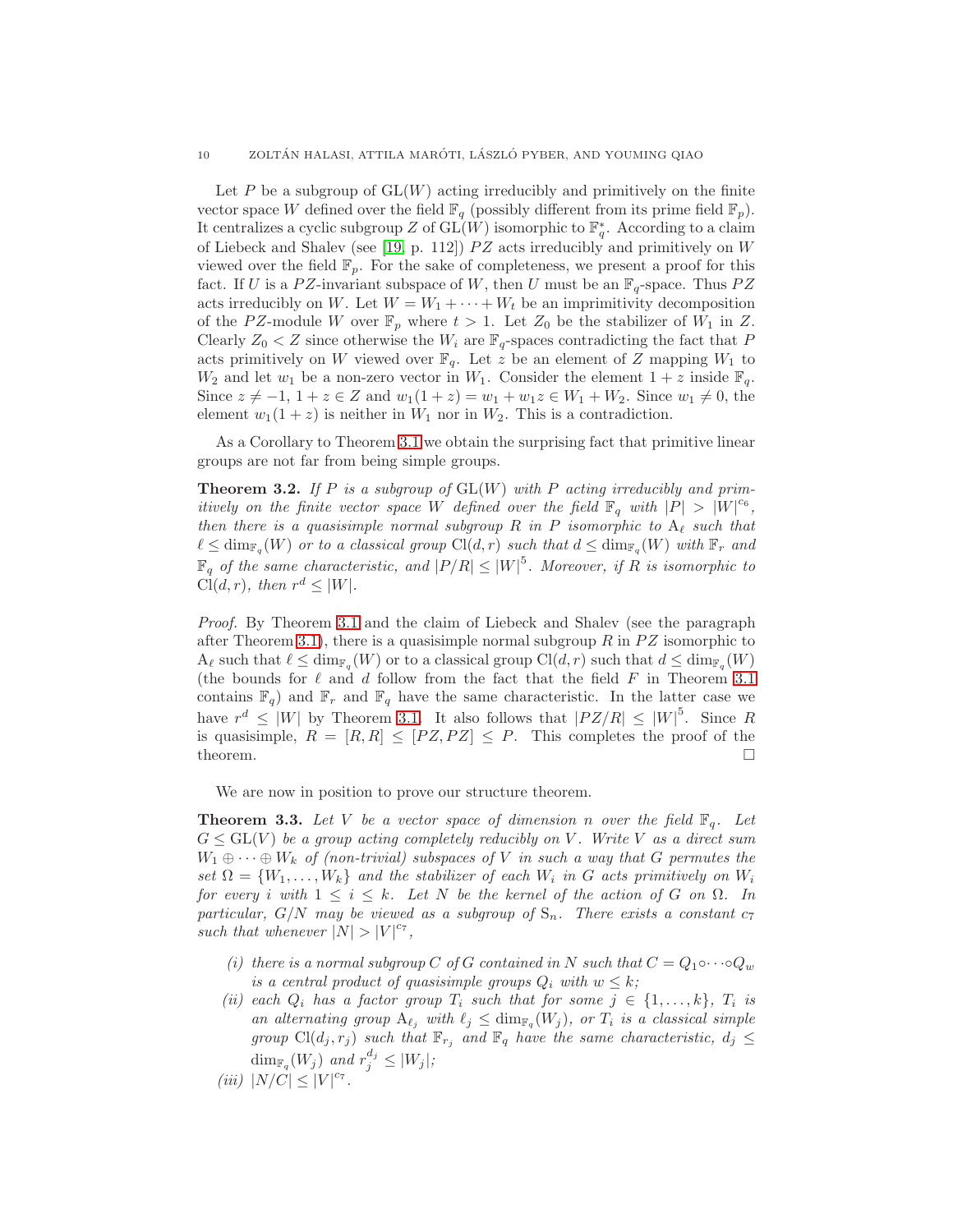*Proof.* Let  $c_7$  be the maximum of 6 and  $c_6$ . Without loss of generality, we may assume that there is an integer  $t \geq 0$  such that  $|P_i| > |W_i|^{c_7}$  for every i with  $i \leq t$ and  $|P_i| \leq |W_i|^{c_7}$  for every i with  $t < i \leq k$ . For every i with  $i \leq t$ , let  $R_i$  be the quasisimple normal subgroup of  $P_i$  whose existence is assured by Theorem [3.2](#page-9-1) (and is  $R$  in that notation).

If N denotes the intersection of G with  $P_1 \times \cdots \times P_k$ , that is, the kernel of the action of G on  $\Omega$ , then the factor group  $G/N$  may be viewed as a subgroup of  $S_k \leq S_n$ . In order to prove the theorem, we may assume that  $|N| > |V|^{c_7}$ . In particular,  $t > 0$ .

Let  $M$  be the normal subgroup of  $G$  defined to be the intersection of  $N$  and  $R_1 \times \cdots \times R_t$ . Since the natural projection  $M_i$  of M to  $P_i$  is normal in  $P_i$ , the group  $M_i$  must also be normal in  $R_i$ . Since  $R_i$  is quasisimple,  $M_i = R_i$  or  $M_i$  is central in  $R_i$ . In the latter case  $|M_i| < |W_i|$ . Without loss of generality, we may assume that there is a  $u \geq 0$  such that  $M_i = R_i$  for every index i at most u and  $M_i$  is abelian for  $i > u$ . Thus the commutator subgroup  $M'$  may be viewed as a subgroup of  $R_1 \times \cdots \times R_u$  where  $u \geq 0$  which projects onto  $R_i$  for every i with  $i \leq u$ . Clearly,  $|N/M'| \leq |V|^{c_7}$  by Theorem [3.2.](#page-9-1)

We may thus assume that  $M' \neq 1$ , that is,  $u \geq 1$ . Now  $M'/Z(M')$  may be viewed as a subgroup of  $F_1 \times \cdots \times F_u$  where  $F_i = R_i/Z(R_i)$  is a non-abelian simple group for every i with  $1 \leq i \leq u$ . Moreover,  $M'/Z(M')$  projects onto every  $F_i$ . It follows, by [\[22,](#page-13-10) p. 328, Lemma], that  $M'/Z(M')$  is a direct product  $\prod_{j=1}^{w} D_j$  of full diagonal subgroups  $D_j$  of subproducts  $\prod_{i \in I_j} F_i$  where the  $I_j$  form a partition of  $\{1, \ldots, u\}$ . The preimage in M' of any simple factor  $D_j$  of  $M'/Z(M')$  contains a normal quasisimple subgroup of  $M'$  which is subnormal in G. Let C be the product of all components, that is, all subnormal quasisimple subgroups, of G contained in the group  $M'$ . Since any two distinct components in a finite group commute,  $C$ may be expressed in the form  $Q_1 \circ \cdots \circ Q_w$  where the  $Q_j$  are components of G contained in M′ .

The group C is normal in G and so (i) is established. Since  $C \cdot Z(M') = M'$ , it is easy to see that there is a refinement of our previous bound for  $|N/M'|$  in the form  $|\dot{N}/C| \leq |V|^{c_7}$ . This is (iii).

Fix an index i at most w. The component  $Q_i$  projects onto  $F_j$  for some j at most u. The group  $F_j$  is isomorphic to  $A_{\ell_j}$  such that  $\ell_j \leq \dim_{\mathbb{F}_q}(W_j)$  or to a classical simple group  $\text{Cl}(d_j, r_j)$  such that  $d_j \le \dim_{\mathbb{F}_q}(W_j)$ ,  $r_j^{d_j} \le |W_j|$ , and  $\mathbb{F}_{r_j}$  and  $\mathbb{F}_q$  have the same characteristic, by Theorem [3.2.](#page-9-1) Thus  $Q_i$  has a factor group  $T_i$  such that  $T_i$  is  $A_{\ell_j}$  or  $T_i$  is the classical simple group  $Cl(d_j, r_j)$ . This gives (ii).

This completes the proof of the theorem.

## 4. A BOUND FOR  $\text{diam}(G)$  for G a linear group

In this section we prove Theorem [1.2.](#page-2-0)

A main tool in our argument is Lemma 5.1 of Babai and Seress [\[4\]](#page-12-0).

<span id="page-10-0"></span>**Lemma 4.1** (Babai, Seress; 1992). If N is a non-trivial, proper normal subgroup in a finite group G, then  $\text{diam}(G) \leq 4 \cdot \text{diam}(N) \cdot \text{diam}(G/N)$ .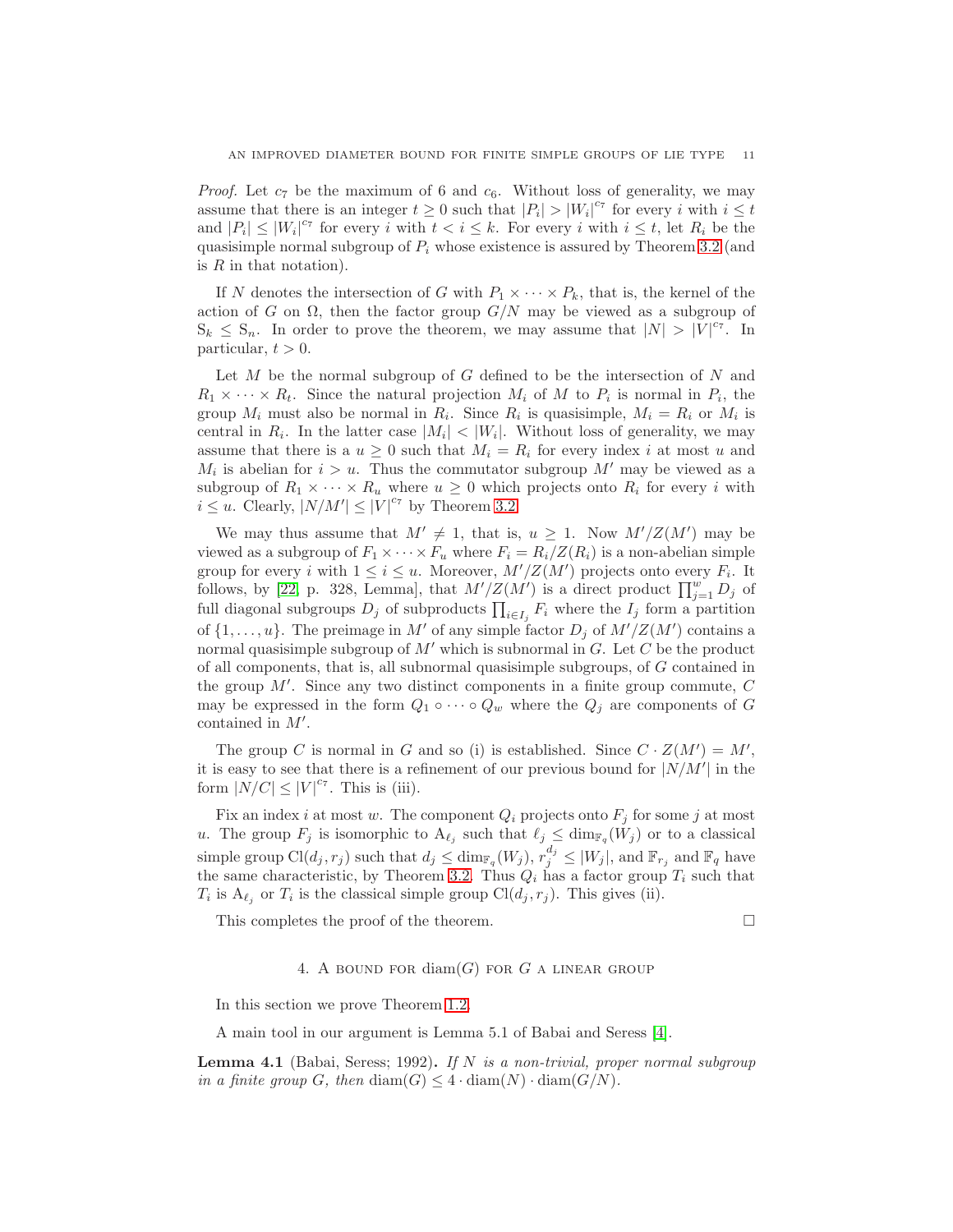Now let G be a subgroup of  $GL(V)$  acting on the finite vector space V of dimension *n* over the field of size q and characteristic p. In case  $h \neq 1$  let S be a classical (non-abelian) composition factor of  $G$  defined over a field of characteristic  $p$  such that  $h = \text{diam}(S)$ .

First assume that  $G$  acts completely reducibly on  $V$ . In this case we rely on Theorem [3.3](#page-9-0) to prove Theorem [1.2.](#page-2-0)

We use the notation of Theorem [3.3.](#page-9-0) Theorem 1.3 of Babai and Seress [\[4\]](#page-12-0) implies that  $\text{diam}(G/N)$  is less than exponential in n. Thus, in order to establish our bound for diam(G), it is sufficient to show that diam(N)  $\langle |V|^{O(1)}h^2 \langle q^{O(n(\log n)^2)} \rangle$ by Lemma [4.1.](#page-10-0) This is certainly true in case  $|N| \leq |V|^{c_7}$ . Thus assume that  $|N| > |V|^{c_7}$ . Let C be the normal subgroup of G, as in Theorem [3.3,](#page-9-0) such that  $|N/C|$  <  $|V|^{c_7}$ . It follows by Lemma [4.1](#page-10-0) that it is sufficient to show that

$$
diam(C) < |V|^{O(1)}h^2 < q^{O(n(\log n)^2)}.
$$

This paragraph also shows that  $h < |V|^{O(1)}$  or S is a composition factor of C.

Since C is normal in G, the center  $Z(C) \leq GL(V)$  of C is an abelian group acting completely reducibly on  $V$ . By Schur's lemma and the fact that a finite division ring is a field, an abelian group  $A \leq GL(W)$  acting irreducibly on a finite vector space W is cyclic and has order at most  $|W| - 1$ . From this it follows that  $|Z(C)| < |V|$ . The factor group  $C/Z(C)$  is the direct product of non-abelian simple groups each isomorphic to an alternating group or to a classical group in characteristic  $p$ . Let  $A$ be the product of all factors of  $C/Z(C)$  which are isomorphic to alternating groups, if such exist, otherwise let  $A = 1$ . Let B be the product of all other simple factors of  $C/Z(C)$ , that is,  $C/Z(C) = A \times B$ . Notice that it is sufficient to establish the bound diam( $A \times B$ ) < |V|<sup>O(1)</sup> $h^2 < q^{O(n(\log n)^2)}$ .

The sum of degrees of all simple factors in  $A$ , if such exist, is at most  $n$  by Theorem [3.3.](#page-9-0) Hence A may be considered as a permutation group of degree at most n and hence  $\text{diam}(A) < O(1)|V|$  by Theorem 1.3 of [\[4\]](#page-12-0). It is then sufficient to see that  $\text{diam}(B) < |V|^{O(1)} h^2 < q^{O(n(\log n)^2)}$ , by Lemma [4.1.](#page-10-0)

We have diam( $B$ )  $\leq 20 n^3 h^2 < |V|^{O(1)} h^2$  by [\[4,](#page-12-0) Lemma 5.4]. Thus it is sufficient to establish  $h = q^{O(n(\log n)^2)}$ . We may assume by the above that S is a composition factor of C (and a direct factor of B). In this case S is isomorphic to the non-abelian composition factor  $S_i$  of some component  $Q_i$  of G (normal in C). The group  $S_i$  is a simple classical group of dimension  $d_j$  defined over the field  $\mathbb{F}_{r_j}$ , for some j. Thus  $h = r_j^{O(d_j(\log d_j)^2)}$  by Theorem [1.1.](#page-1-0) Since  $d_j \leq n$  and  $r_j^{d_j} \leq q^n$ , we conclude that  $r_j^{O(d_j(\log d_j)^2)} = q^{O(n(\log n)^2)}.$ 

This completes the proof of Theorem [1.2](#page-2-0) when G acts completely reducibly.

Now let G be an arbitrary subgroup of  $GL(V)$ . Let  $O_p(G)$  denote the largest normal p-subgroup of G. The factor group  $G/O_p(G)$  may be viewed as a completely reducible linear group acting on the direct sum of the composition factors of the G-module V. Thus  $\text{diam}(G/O_p(G)) < |V|^{O(1)}h^2 < q^{O(n(\log n)^2)}$  by the above.

In order to complete the proof of Theorem [1.2,](#page-2-0) it is sufficient, by Lemma [4.1,](#page-10-0) to show that  $\text{diam}(P) < |V|^{O(1)}$  for every p-subgroup P of  $\text{GL}(V)$ .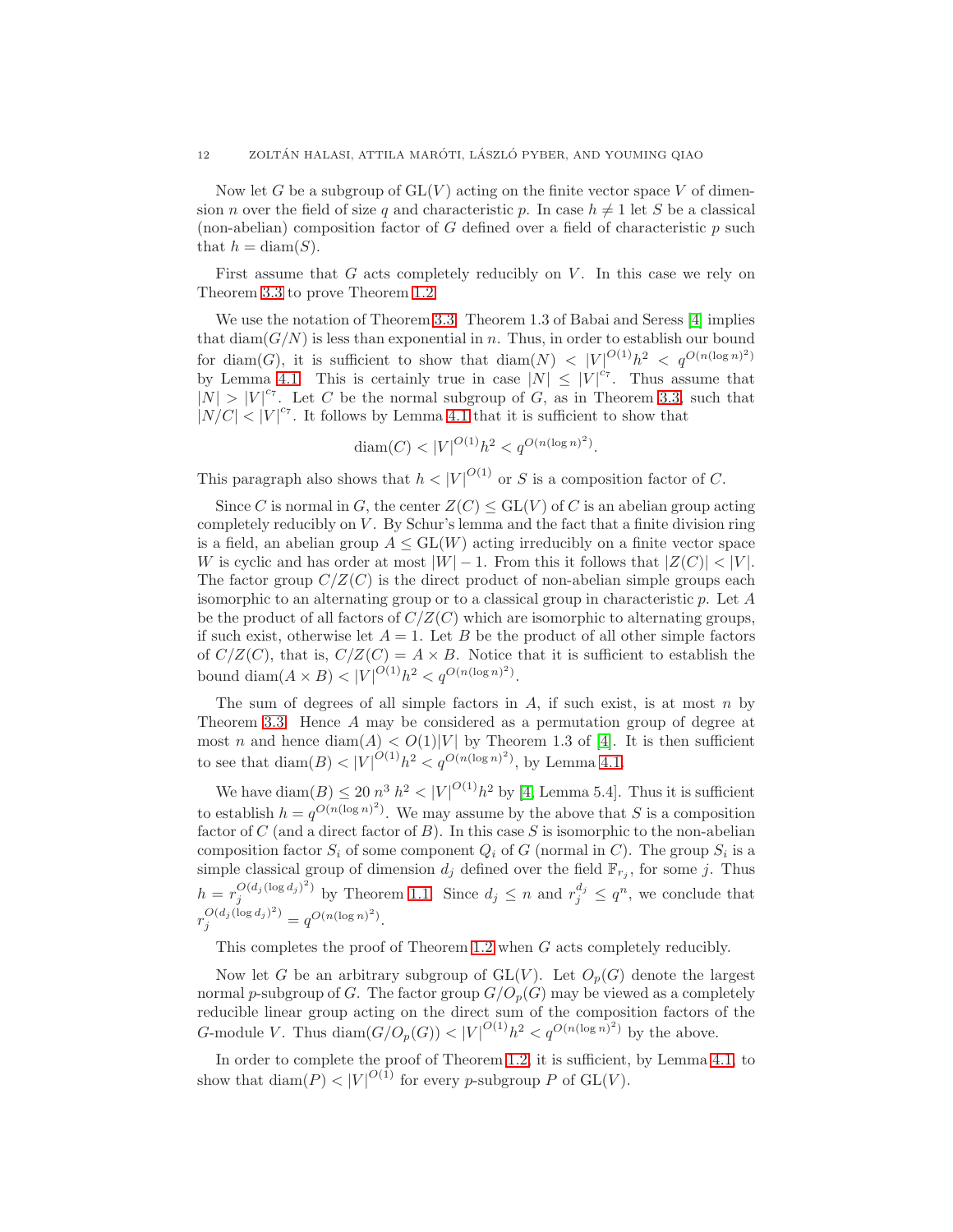Let  $Q$  be a p-group and  $C$  a normal chain in  $Q$  such that every associated factor in the chain C is elementary abelian. Let  $\ell(Q, C)$  be the length of the chain C and let  $r(Q, C)$  be the maximum rank of the associated factors in C. It is easy to see that

(2) 
$$
\text{diam}(Q) \leq 4^{\ell(Q, C) - 1} \cdot (p \cdot r(Q, C))^{(\ell(Q, C))}
$$

using Lemma [4.1](#page-10-0) and Lemma 5.2 of [\[4\]](#page-12-0).

Let m be the smallest power of 2 which is larger than  $n$ . An arbitrary subgroup P of  $GL(V)$  may be viewed as a subgroup of a Sylow p-subgroup S of  $GL(m, q)$ . We have

<span id="page-12-15"></span>
$$
\operatorname{diam}(P) \le 4^{\ell(S,C)-1} \cdot (p \cdot r(S,C))^{\ell(S,C)}
$$

by  $(2)$ , for any chain C of normal subgroups in S such that the associated factor groups are elementary abelian. There exists an elementary abelian normal subgroup A in S such that  $|A| = q^{m^2/4}$  and  $S/A$  is the direct product of two copies of a Sylow p-subgroup in  $GL(m/2, q)$ . It follows, by induction on m, that there is a chain C of normal subgroups in  $S$  such that (i) the associated factor groups are elementary abelian; (ii) the first group is A; (iii)  $r(S, C) = (m^2/4) \cdot \log_p q \leq n^2 \cdot \log_p q$ ; and (iv)  $\ell(S,\mathcal{C}) = 1 + \log_2 m \leq 2 + \log_2 n$ . From this it follows that  $\text{diam}(P) < |V|^{O(1)}$ .

This completes the proof of Theorem [1.2.](#page-2-0)

#### **REFERENCES**

- <span id="page-12-11"></span>[1] Babai, L. On the diameter of Eulerian orientations of graphs. Proceedings of the Seventeenth Annual ACM-SIAM Symposium on Discrete Algorithms, 822–831, ACM, New York, 2006.
- <span id="page-12-12"></span> $[2]$  Babai, L. and Seress,  $\dot{A}$ . On the degree of transitivity of permutation groups: a short proof. J. Combin. Theory Ser. A 45 (1987), no. 2, 310–315.
- <span id="page-12-3"></span>[3] Babai, L. and Seress,  $\dot{A}$ . On the diameter of Cayley graphs of the symmetric group. J. Combin. Theory Ser. A 49 (1988), no. 1, 175–179.
- <span id="page-12-0"></span>[4] Babai, L. and Seress,  $\acute{A}$ . On the diameter of permutation groups. *European J. Combin.* 13 (1992), no. 4, 231–243.
- <span id="page-12-8"></span>[5] Biswas, A. and Yang, Y. A diameter bound for finite simple groups of large rank. J. Lond. Math. Soc. (2) **95** (2017), no. 2, 455-474.
- <span id="page-12-7"></span><span id="page-12-2"></span>[6] https://www.math.u-psud.fr/~breuilla/BreuillardICMtalk.pdf.
- [7] Breuillard, E.; Green, B.; Tao, T. Approximate subgroups of linear groups. Geom. Funct. Anal. 21 (2011), no. 4, 774-819.
- <span id="page-12-6"></span>[8] Breuillard, E. and Tointon, M. C. H. Nilprogressions and groups with moderate growth. Adv. Math. 289 (2016), 1008-1055.
- <span id="page-12-13"></span><span id="page-12-10"></span>[9] Erdős, P. Beweis eines Satzes von Tschebyschef. Acta Litt. Sci. Szeged 5 (1932), 194–198.
- [10] Grigorchuk, R. I. On growth in group theory. Proceedings of the International Congress of Mathematicians, Vol. I, II (Kyoto, 1990), 325–338, Math. Soc. Japan, Tokyo, 1991.
- <span id="page-12-9"></span>[11] Gromov, M. Groups of polynomial growth and expanding maps. Inst. Hautes tudes Sci. Publ. Math. No. 53 (1981), 53–73.
- <span id="page-12-1"></span>[12] Helfgott, H. A. Growth and generation in  $SL_2(Z/pZ)$ . Ann. of Math. (2) 167 (2008), no. 2, 601–623.
- <span id="page-12-5"></span>[13] Helfgott, H. A. Growth in linear algebraic groups and permutation groups: towards a unified perspective. [arXiv:1804.03049.](http://arxiv.org/abs/1804.03049)
- <span id="page-12-4"></span>[14] Helfgott, H. A. and Seress,  $\AA$ . On the diameter of permutation groups. Ann. of Math. (2) 179 (2014), no. 2, 611–658.
- <span id="page-12-14"></span>[15] Jaikin-Zapirain, A. and Pyber, L. Random generation of finite and profinite groups and group enumeration. Ann. of Math. (2) **173** (2011), no. 2, 769–814.